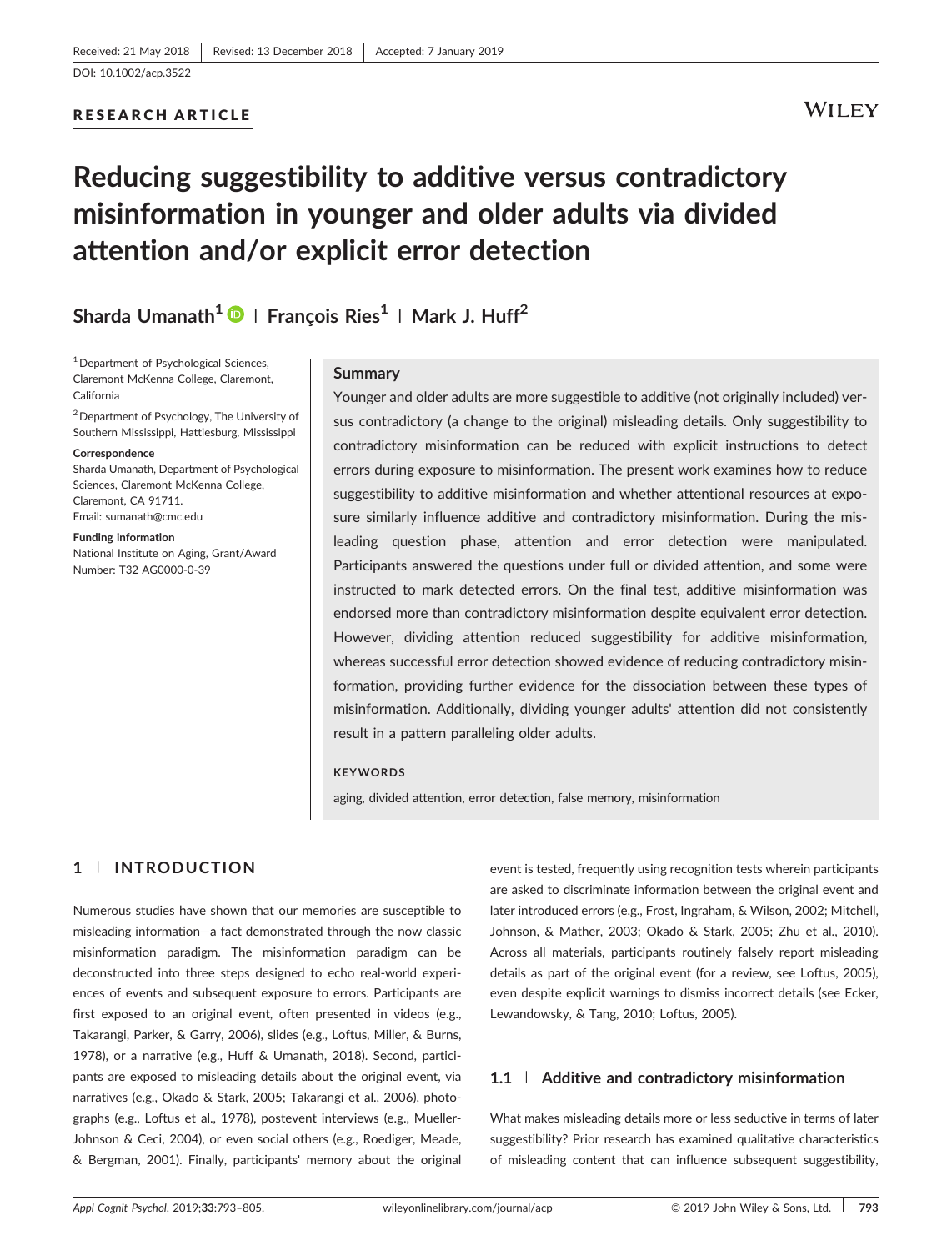such as how central versus peripheral the misleading details are to the original event (Luna & Migueles, 2009; Wilford, Chan, & Tuhn, 2014; Wright & Stroud, 1998). Here, we also examine qualitative characteristics of misleading items by contrasting two types of misinformation that have been studied less frequently (Frost, 2000; Huff & Umanath, 2018; Moore & Lampinen, 2016; Nemeth & Belli, 2006): contradictory and additive. Contradictory misinformation refers to suggested misleading details that are discrepant with specific details that were originally presented (e.g., the stop/yield sign discrepancy in the classic misinformation paradigm). Additive misinformation, however, involves misleading details that are supplementary to an original event but do not contradict any one detail. For example, Loftus (1975) showed participants a film of an auto accident on a country road. Later, it was suggested that the accident took place near a barn despite no barn appearing in the film. In this case, the misleading barn supplements, but does not change, a specific detail from the film.

Until recently (Huff & Umanath, 2018; Moore & Lampinen, 2016), differences between contradictory and additive misinformation had not been systematically compared despite both types producing large misinformation effects (Frost, 2000; Nemeth & Belli, 2006; Saunders & Jess, 2010). Huff and Umanath (2018) presented younger and older adults with a fictional story followed by misleading questions that contained additive and contradictory details that were systematically counterbalanced across misinformation type and participants. Additive misinformation was falsely recognized as being in the original narrative at a much higher rate than contradictory misinformation across age groups (see also, Moore & Lampinen, 2016), but interestingly, older adults were less susceptible to contradictory misinformation than were younger adults. The authors reasoned that older adults were vigilant towards misinformation by successfully detecting contradictory misinformation (e.g., MacKay, Abrams, & Pedroza, 1999; Schwartz, 2002; Umanath & Marsh, 2012), even without instructions to do so. In a second experiment, younger and older adults were presented with varying levels of warnings about errors at the outset of the misleading question phase (cf. Eakin, Schreiber, & Sergent‐Marshall, 2003). One of these pre‐exposure warnings included strong error‐detection instructions in which participants were provided with examples of both misinformation types and were asked to report any misinformation encountered. Suggestibility to additive misinformation was again greater across age groups, but younger adults were able to successfully reduce contradictory misinformation selection (down to the level of older adults) with the strong‐detection instructions. Though misinformation types were initially detected at similar rates, these same heavy‐handed instructions did not reduce subsequent suggestibility to additive misinformation. This suggests that contradictory and additive misinformation is processed differently during the misleading question (at exposure) and/or final test phase (at retrieval).

# 1.2 | Targeting suggestibility to additive misinformation: The role of attention

Given the immunity of additive misinformation to strong error‐ detection instructions, a critical question is how can suggestibility to additive misinformation be reduced? Loftus (2005) theorized that suggestibility to misinformation is based on the likelihood that an individual is aware of discrepancies between misleading details and original event details (i.e., the discrepancy detection principle). In accordance, Putnam, Wahlheim, and Jacoby (2014) showed that awareness of a changing contradictory detail later reduced acceptance of contradictory information, suggesting the presence of a detect-andreject process. However, such detection may occur at two different points—during the misinformation exposure phase, the final test phase, or both. Interestingly, Huff and Umanath (2018) observed that successful detection of additive misinformation was equivalent to that of contradictory misinformation despite subsequent elevated rates of additive misinformation endorsement on the final test. However, detecting additive and contradictory errors may hinge on very different processes both at exposure and at retrieval due to the basic nature of the error types—one, a novel detail and, another, a changed detail. For example, Moore and Lampinen (2016) found that recollection rejection, a metacognitive process wherein participants recollect specific details from the original event to reject misinformation, is more likely to occur for contradictory than additive misinformation.

Aside from qualitative details of misinformation items themselves, suggestibility can be influenced by a combination of various nonmemory processes such as the task's attentional demands, strategy effects, and response biases (see Ayers & Reder, 1998, for a review). As such, we chose to examine the role that attentional resources might play when first exposed to misinformation as divided attention at encoding is known to affect subsequent memory performance (Craik, Govoni, Naveh‐Benjamin, & Anderson, 1996). At exposure, for contradictory misinformation, detection may require fewer attentional resources because discrepancies (vs. a lack of a detail) are more distinctive (Moore & Lampinen, 2016; Putnam et al., 2014). Consistent with this possibility, Huff and Umanath (2018) showed that older adults, who often show breakdowns in attentional control (Craik & Anderson, 1999), were just as good at detecting errors as younger adults. Moreover, older adults were more successful at later rejecting contradictory misinformation than were younger adults. Thus, full attentional resources during exposure may not be needed to mitigate suggestibility to contradictory misinformation because the discrepancy will be well remembered, consistent with discrepancy detection and recollection‐rejection processes (Moore & Lampinen, 2016; Putnam et al., 2014). Therefore, provided a baseline threshold of attention is reached, initial detection and subsequent rejection of contradictory misinformation may remain constant. For additive misinformation, however, diminished attention might simply restrict the encoding of misinformation, rendering it less available at test and reducing suggestibility. Although such theory‐driven experimentation is unlikely to lead to a practical intervention for reducing suggestibility to additive misinformation, exploring this idea is important because decreased attention may counterintuitively provide a benefit by reducing suggestibility for individuals with compromised attentional capacities.

As mentioned above, our prior work (Huff & Umanath, 2018) showed that older adults were less suggestible to contradictory misinformation than were younger adults across conditions with the exception of when participants were given heavily emphasized error‐ detection instructions. The exact cause of older adults' reduced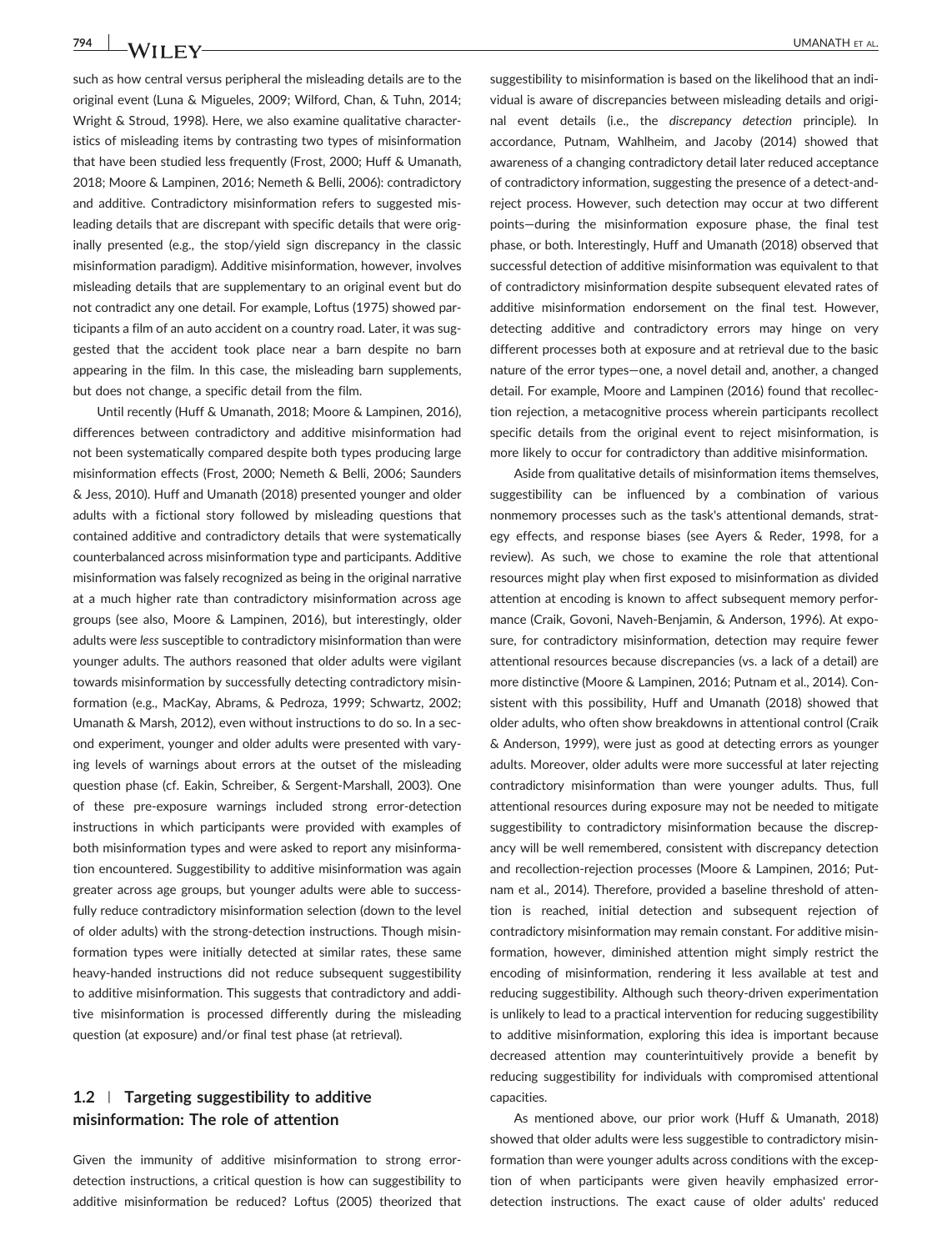suggestibility to contradictory errors is not clear, though it may reflect age‐related differences in conscientiousness or vigilance towards errors in general. Another possibility is that older adults' reduced attentional resources may contribute to their performance. Dividing younger adults' attention at encoding has been a commonly used method to equate younger and older adults' cognitive resources (e.g., Craik, 1982; Craik & Byrd, 1982). This manipulation allows us to target the role of attention at encoding by examining subsequent memory performance. Thus, a secondary goal was to examine whether reducing attentional resources of younger adults during the misinformation exposure phase would lead them to perform similar to older adults.

# 1.3 | The present study

The present work aimed to better understand the processes underlying suggestibility to the highly potent additive misinformation by targeting attentional resources available during misinformation exposure. Additionally, we examined the influence of explicit detection instructions. Participants read a fictional story containing critical details, answered a series of misleading questions containing additive and contradictory misinformation details (see Section 2.3 for further information and Table 1 for examples), and completed a final three‐ alternative‐forced‐choice (3‐AFC) test. During the misinformation phase, younger adults were randomly assigned to one of four groups: full attention (FA), full‐attention detection (FA‐D), divided attention (DA), and divided‐attention detection (DA‐D). To divide attention, DA and DA-D participants completed an auditory digit-monitoring task while answering a questionnaire about the story containing misinformation items. Participants in the detection conditions (FA‐D and DA-D) were further asked to report errors that were encountered during the misleading question phase. Additionally, a fifth group of older adults under full attention and with detection instructions completed the study to provide an age comparison.

We expected that suggestibility to contradictory misinformation would be lower than additive misinformation due to contradictory misinformation being more likely to be detected and subsequently rejected, consistent with prior work (Huff & Umanath, 2018; Moore & Lampinen, 2016). We further expected that suggestibility to contradictory (vs. additive) misinformation would be less likely to be affected when attention was diminished. This is because the detection of contradictory misinformation during the misinformation phase is likely to

occur even when attentional resources are taxed. In contrast, one method to reduce the potency additive misinformation may be to reduce the likelihood that the misinformation is initially encoded given detection and rejection of additive misinformation is more difficult. Regarding age‐related differences, we suspected that reduced attentional resources do not explain older adults' low suggestibility to contradictory misinformation and, therefore, predicted that they will perform similarly to younger adults with full (vs. divided) attention.

# 2 | METHODS

# 2.1 | Participants

One hundred twenty-six ( $M_{\text{age}}$  = 19.79 years, standard deviation [SD] = 1.25; 51 females) undergraduate participants (YAs) from Claremont McKenna College and Washington University in St. Louis and 53  $(M<sub>ave</sub> = 74.80$  years, SD = 6.07; 40 females) community-dwelling older adults from Southern California (OAs) participated for course credit or \$25, respectively. Average reported years of education was 13.48  $(SD = 1.09)$  for YAs and 16.04  $(SD = 2.44)$  for OAs. OAs were tested for healthy cognitive abilities using the Shipley (1946) vocabulary test (M = 36.13, SD = 3.19) and Mini‐Mental State Examination (MMSE: Folstein, Folstein, & McHugh, 1975;  $M = 27.64$ , SD = 1.75) after the experiment. One was removed as an outlier on the Shipley test (greater than 3 SD below the mean), four failed to follow instructions in the misinformation phase, and seven scored below the standard cognitively normal cutoff (24) on the MMSE. One younger adult had incomplete data. Analyses were conducted on 125 YAs and 41 OAs.

# 2.2 | Design

The present study utilized a 2 (Error‐Detection Instruction: Control, Detection)  $\times$  2 (Attention: Full, Divided)  $\times$  3 (Misinformation Type: Neutral, Additive, Contradictory) mixed design. Error‐detection instruction and attention were manipulated between subjects and misinformation type within subjects. OAs were all in a full-attentiondetection condition and constituted a dangling control group to compare against YAs in the detection condition under full and divided attention. This comparison is discussed in greater detail below.

TABLE 1 Sample additive, contradictory, and neutral item types across study, misleading question, and final three-alternative-forced-choice (3-AFC) test phases

| Phase/item type | Study phase                                                                 | Misleading question                                                                               | Final 3-AFC test options                         |
|-----------------|-----------------------------------------------------------------------------|---------------------------------------------------------------------------------------------------|--------------------------------------------------|
| Additive        | "I'm off to find the legendary city that floated<br>off into space."        | "The man in the bar was going to search for<br>Waterston, a city that was legendary for<br>what?" | "Tomad"<br>"Waterston"<br>"I don't know/Neither" |
| Contradictory   | "I'm off to find Tomad, the legendary city that<br>floated off into space." | "The man in the bar was going to search for<br>Waterston, a city that was legendary for<br>what?" | "Tomad"<br>"Waterston"<br>"I don't know/Neither" |
| Neutral         | "I'm off to find the legendary city that floated<br>off into space."        | "The man in the bar was going to search for a<br>city that was legendary for what?"               | "Tomad"<br>"Waterston"<br>"I don't know/Neither" |

Note. Test question for final 3‐AFC test was "I'm off to find \_\_\_\_\_\_\_\_\_\_, the legendary city that floated off into space."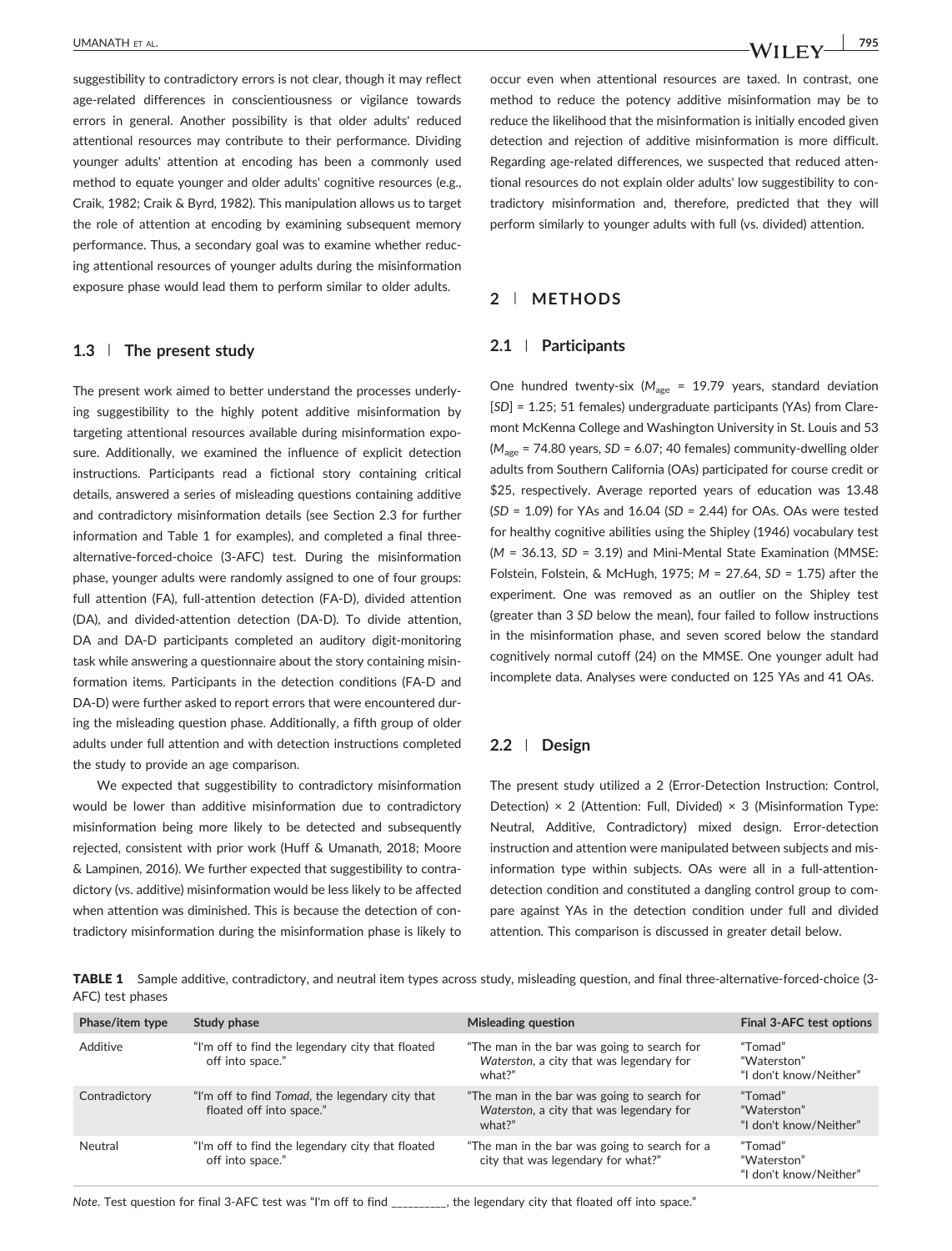# 2.3 | Materials

The study phase was based on the fictional story entitled The Art Thief used previously in Huff and Umanath (2018) and modified from Marsh (2004). The story depicted the conversation between a tourist and an art thief in a pub and included dialogue, characters, and a plot line. The 2,000‐word story was broken down into 201 lines presented one by one on a computer screen. Thirty‐six critical statements were placed throughout the story (see Berger, Hall, & Bahrick, 1999). Each statement included a target detail that could be substituted later during the test phase with a misinformation detail. All target details were purely fictional to prevent participants from using prior knowledge that could affect their memory processes (Umanath & Marsh, 2014). For instance, the sentence "Bumbaru palace in Zambari is where the Monarch of Konkali lives" contains the target Bumbaru that could be substituted with other fictional names such as Simfara and used later as a misleading detail to produce a misinformation item.

Target details were subdivided into three groups of 12 items belonging to different categories: additive, contradictory, and no‐ misinformation controls. These critical statements were distributed at one approximately every six sentences within the story. The type of misinformation (i.e., additive, contradictory, or no misinformation) was then randomized among target details, and three different versions of the story were created to ensure that each critical statement would fall in one of the three categories at least once.

For the misleading question phase, 36 corresponding cued‐recall questions were created on the basis of the critical items in the story with 12 containing additive misinformation, 12 contradictory misinformation, and 12 neutral no-misinformation questions. Questions were presented in one of three random orders. For all misinformation questions, target details were embedded within cued‐recall questions such that their presence had no influence on the participant's ability to correctly answer the question (see Table 1). For example, the question "In what city was the palace where the monarch of Konkali lives?" would serve as a neutral question, providing no misleading information. However, for misleading questions, information about the palace name that was not in the story would also be provided (e.g., Simfara). Additive misinformation questions presented false details that were completely

absent from the original story but did not contradict any specific detail. Contradictory misinformation questions presented false details that directly contrasted a specific detail presented in the original story. Note that the questions were identical during this phase. Whether a question was additive versus contradictory depended on what participants read in the original story (see Table 1). Neutral items did not present any false details about the original story. The questions were answered with pencil and paper with written instructions (see below) reiterated at the top of the first page.

To evaluate participants' memory of the original story and suggestibility from the misleading question phase, a 48‐item 3‐AFC test was used. The test included 12 items pertaining to additive misinformation, 12 items to contradictory misinformation, 12 neutral items, and 12 comprehension items to assess participants' memory of basic story details. An example depicting each of the misinformation types and how they were presented is displayed in Table 1. For neutral, additive, and contradictory items, a fill‐in‐the‐blank‐type line was presented from the original story with the critical detail missing. Participants were provided with three response options: Two options were details that could fit in the blank. For additive items, one was the misinformation detail and the other was a not previously presented foil item. For contradictory items, one was the correct detail from the original story, but the other was the misinformation detail from the misleading question phase. For neutral items, both items were new foils, because no detail was presented in either the original story or the misleading questions. The third option across all item types was an "I don't know/Neither" response to be used if the correct answer was unknown or if neither of the other answers were considered correct. Comprehension questions probed plot details from the story (e.g., The protagonist was staying at a \_\_\_\_\_\_\_.) with the correct response (e.g., a hostel), a plausible distractor (e.g., a hotel), and "I do not know/Neither" response options.

## 2.4 | Procedure



The individually read fictional story and final memory test were presented using E‐Prime software (Schneider, Eschman, & Zuccolotto,

FIGURE 1 Study design. Misleading question instructions were manipulated between subjects. The items presented in the Misleading Question Phase were manipulated within subjects. FA, full attention; DA, divided attention; 3‐AFC Test, three‐alternative‐forced‐choice test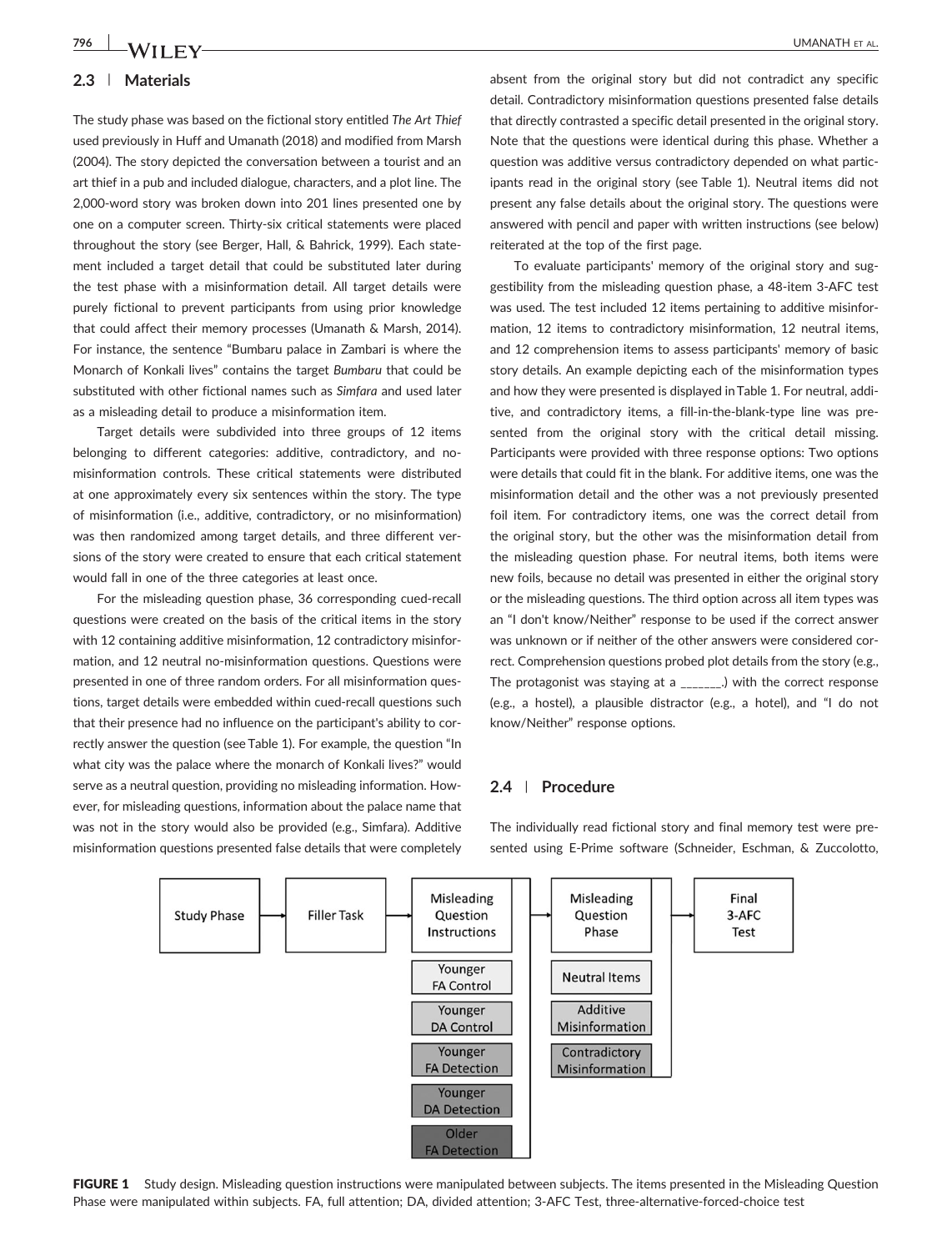2002). Responses were recorded via the keyboard. The misleading question phase was completed using pencil and paper.

Figure 1 depicts the study design. After providing informed consent and completing a demographics questionnaire, we asked participants to read, at their own pace, a fictional story. The self‐pacing was a methodological choice aimed at equating encoding of the story between conditions. Participants then had 3 min to complete an arithmetic filler task. Following the filler, younger adults were randomly assigned to one of four conditions: full-attention control (FA), fullattention detection (FA‐D), divided attention control (DA), and divided attention detection (DA‐D). During the misleading question phase, participants answered questions about the story via paper and pencil. At the outset of this phase, the two detection groups received written and oral instructions to particularly look for errors that contradicted the story, following the "Detection Plus" group in Huff and Umanath (2018). Both groups were also presented with an example of a hypothetical detail in which additive and contradictory misinformation was presented as well as a corresponding misleading question. Specifically, participants were given a statement of an original detail in which a rose was exchanged between two characters. Participants were informed that they may see a misleading additive statement in which a white rose was presented with an incorrect added detail (color of the rose), or they may see a contradictory detail in which a tulip was exchanged. Detection participants were instructed to monitor for and report either error type. Before starting this phase, the experimenter verbally reminded participants a second time that some questions could potentially contain such errors.

Full-attention groups were asked to complete the misleading question phase at their own pace. Divided‐attention groups were asked to complete an additional task alongside answering the questions during the misleading question phase. Specifically, they were instructed to complete a digit‐monitoring task in which a series of randomly generated numbers ranging from 0 to 9 were presented auditorily, and participants were to note each time three successive odd numbers were presented by pressing the spacebar. Participants in the control conditions were simply asked to complete the misleading question phase, without any specific mention of potential errors. During this phase, all groups had two options when answering the misleading questions: answer the question or write "IDK" for "I don't know." The detection groups could also respond "error" to identify a question as containing a detail that differed from the original story.

Following the misleading question phase, all conditions answered a final 48‐item 3‐AFC test. Participants were instructed to select one

of three response options to complete partially blanked lines from a sentence of the fictional story. They were told that two options would be possible details to fill in the blank and the third option would be "I don't know/Neither" that could be used if they did not know the answer or if neither of the other responses were considered correct. The response options were presented on the computer screen beneath each question and were each yoked to a specific key on the keyboard. Participants were asked to press the key that corresponded to the detail from the original story. Like the misleading question phase, the final test was self‐paced. OAs then completed the Shipley vocabulary test and the MMSE. On average, the study took between 60 and 90 min to complete.

# 3 | RESULTS

For all results reported, a  $p < 0.05$  significance level was used except as noted. Effect sizes for significant comparisons were calculated using partial eta squared  $(\eta_p^2)$  for analyses of variance (ANOVAs) and using Cohen's d for t tests. We further tested all nonsignificant comparisons reported using a Bayesian estimate of the strength of evidence supporting the null hypothesis (Masson, 2011; Wagenmakers, 2007). This analysis compares two models: one that assumes an effect and another that assumes a null effect. This analysis produces a Bayesian estimate that the null effect is retained and produces a  $p$  value termed  $p_{\text{BIC}}$  (Bayesian information criterion). The estimate is sensitive to sample size and can therefore serve as a power analysis to increase confidence in reported null effects. We therefore report  $p<sub>BIC</sub>$  analyses to supplement all null effects found using traditional null-hypothesissignificance testing.

Two major questions were addressed with each set of analyses: (a) How do detection instructions and attention affect memory for the original story and susceptibility to misinformation? (b) Does dividing younger adults' attention result in performance similar to that of older adults under full attention? To answer these questions, given the design of the study with a single older adult group, we compared groups as one factor with five levels: older adults with full attention and detection (OA FA‐D), younger adults with full attention (YA FA), younger adults with full attention and detection (YA FA‐D), younger adults with divided attention (YA DA), and younger adults with divided attention and detection (YA DA‐D). This approach allowed us to examine critical comparisons with as few repeated analyses of the same conditions as possible.

|  |  |  |  | <b>TABLE 2</b> Mean (SD) proportion of correct responses and errors detected during the misleading question phase |  |  |  |  |  |  |
|--|--|--|--|-------------------------------------------------------------------------------------------------------------------|--|--|--|--|--|--|
|--|--|--|--|-------------------------------------------------------------------------------------------------------------------|--|--|--|--|--|--|

|                    | <b>OA full attention</b> | YA full attention |               | YA divided attention |               |
|--------------------|--------------------------|-------------------|---------------|----------------------|---------------|
|                    | <b>Detect</b>            | Control           | <b>Detect</b> | Control              | <b>Detect</b> |
| N                  | 41                       | 32                | 33            | 30                   | 30            |
| Proportion correct | 0.27(0.16)               | 0.33(0.15)        | 0.43(0.18)    | 0.38(0.17)           | 0.32(0.15)    |
| Errors detected    |                          |                   |               |                      |               |
| Neutral            | 0.13(0.14)               |                   | 0.17(0.14)    |                      | 0.17(0.14)    |
| Additive           | 0.36(0.24)               |                   | 0.33(0.20)    |                      | 0.28(0.19)    |
| Contradictory      | 0.37(0.24)               |                   | 0.39(0.17)    |                      | 0.26(0.21)    |

Note. Proportion of errors detected for neutral items are false alarms because no misinformation was presented for these items.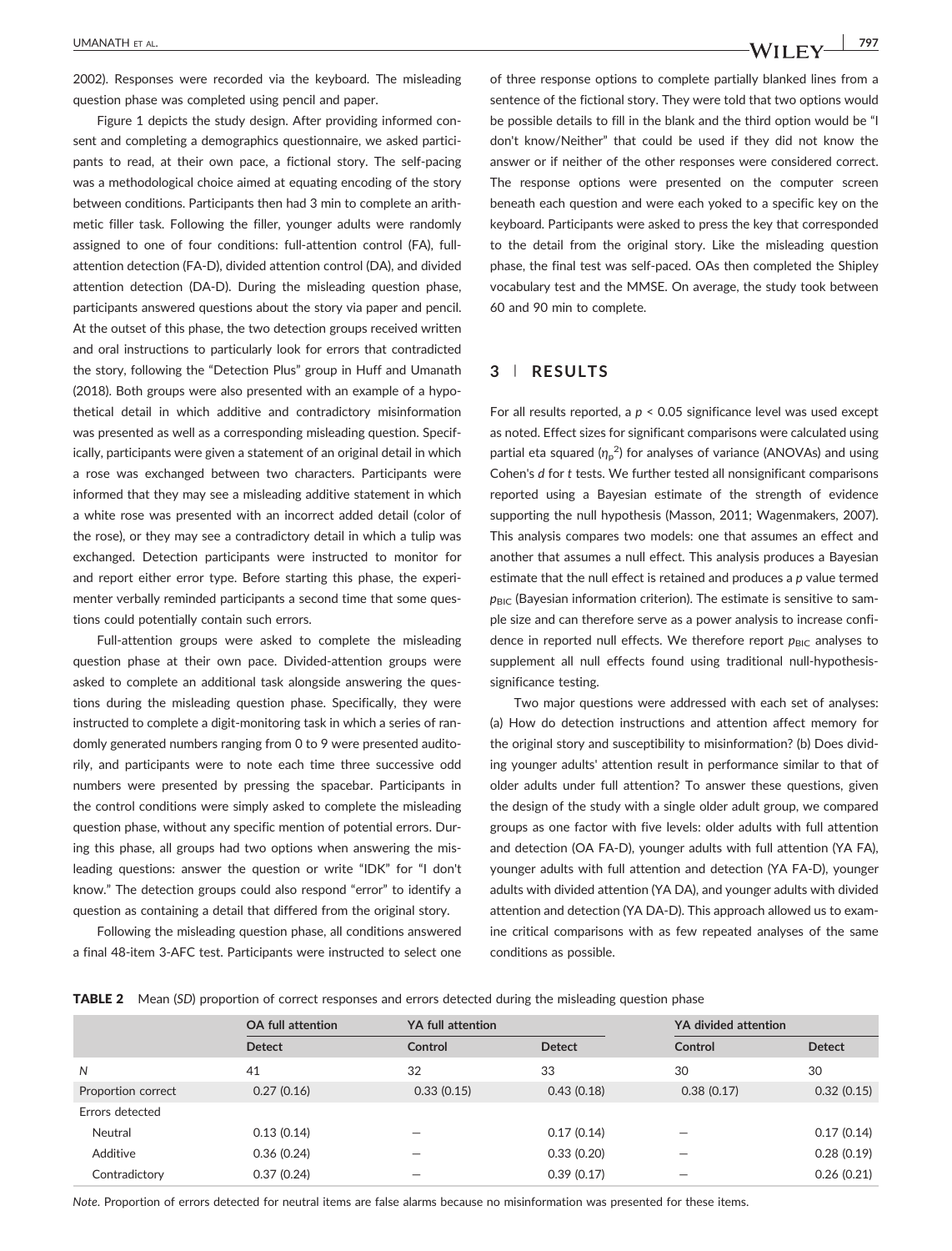### 3.1 | Misleading question phase: Cued-recall test

Mean proportions of correct responses on the misleading question phase cued‐recall test are reported in Table 2 as a function of age, detection instructions, and attention condition. Proportion correct was computed by taking the number of correct responses divided by the total number of questions. Items marked as containing an error in the detection groups were excluded. Only items given a memory response or "I don't know" were included in the calculation; "I do not know" responses were counted as incorrect.

A one‐way ANOVA on correct responses to misleading questions revealed reliable differences across groups,  $F(4, 161) = 4.61$ , mean square error (MSE) = 0.03,  $\eta_p^2$  = 0.10. Post hoc comparisons showed that correct responses were greatest for younger adults, but only when given detection instructions under full attention. Specifically, correct responses for YA FA‐D were greater than those for YA FA  $(0.43 \text{ vs. } 0.33)$ ,  $t(63) = 2.33$ , standard error of the difference  $(SED) = 0.04$ ,  $d = 0.58$ , demonstrating a benefit of detection instructions, and were also greater for YA FA‐D than for YA DA‐D (0.43 vs. 0.32),  $t(61) = 2.41$ ,  $SED = 0.04$ ,  $d = 0.61$ , indicating a benefit of full attention. YA DA‐D and YA FA were equivalent (0.32 and 0.33),  $t \leq 1$ ,  $p_{\text{BIC}} = 0.88$ , revealing that both detection instructions and full attention are necessary to produce a benefit in younger adults. Further, an age-related difference was also found where correct responses were greater in YA FA‐D relative to the OA FA‐D (0.43 vs. 0.27),  $t(72) = 3.88$ ,  $SED = 0.04$ ,  $d = 0.90$ , an age difference also reported by Huff and Umanath (2018). However, older adults performed no differently than did YA DA-D,  $t(69) = 1.39$ ,  $p = 0.17$ ,  $p_{BIC}$  = 0.76. All other group comparisons were not significant, ts < 1.34,  $ps > 0.19$ ,  $p_{\text{BIC}}s > 0.75$ .

### 3.1.1 <sup>|</sup> Error detection

We then examined misinformation detection rates across the three detection groups during the cued‐recall test as a function of item type (see Table 2). A 3 (Misinformation Type: Additive, Contradictory, Neutral) × 3 (Detection Group: OA FA‐D, YA FA‐D, YA DA‐D) mixed ANOVA was conducted on the proportion of errors reported during the misleading question phase. Note that errors reported for neutral items are false alarms. More errors were successfully detected for both additive and contradictory items than false detections for neutral items,  $F(2, 202) = 53.68$ , MSE = 0.02,  $\eta_p^2 = 0.35$ ;  $t(103) = 8.25$ , standard error of the mean (SEM) = 0.02,  $d = 0.97$  for neutral versus additive items;  $t(103) = 8.65$ , SEM = 0.02,  $d = 1.06$  for neutral versus contradictory items. Successful detection of additive versus contradictory errors was equivalent,  $t(103) = 1.04$ ,  $SEM = 0.02$ ,  $p = 0.30$ ,  $p_{BIC}$  = 0.85, demonstrating that errors were detected similarly (see Huff & Umanath, 2018), regardless of the qualitative differences in how those errors were introduced.

The effect of Detection Group was not reliable, F (2, 101) = 1.53, MSE = 0.07,  $p = 0.22$ ,  $p_{BIC} = 0.96$ , but a significant Misinformation Type  $\times$  Group interaction was found,  $F(4, 202) = 3.18$ , MSE = 0.02,  ${\eta_{\rm p}}^2$  = 0.06. We deconstructed this interaction by using 3 one-way ANOVAs to compare across groups within each item type. No

differences were found in false alarm rates (neutral items) across the three detection groups,  $F \le 1$ ,  $p_{\text{BIC}} = 0.98$ , or for additive items,  $F(2, 101) = 1.17$ , MSE = 0.05,  $p = 0.32$ ,  $p_{\text{BIC}} = 0.97$ . However, for contradictory items, an effect of Detection Group was found, F (2, 101) = 3.81, MSE = 0.16,  $\eta_p^2$  = 0.07. Follow-up tests revealed that successful error detection was lower for YA DA‐D relative to YA FA‐D (0.26 vs. 0.39),  $t(69) = 3.00$ ,  $SED = 0.05$ ,  $d = 0.76$ , and OA FA-D (0.26 vs. 0.37),  $t(69) = 2.07$ ,  $SED = 0.05$ ,  $d = 0.51$ , demonstrating that divided attention reduced participant's ability to detect contradictory errors. There was no difference between YA FA‐D and OA FA‐D (0.39 vs. 0.37),  $t(72) = 1.09$ ,  $SED = 0.03$ ,  $p = 0.28$ ,  $p<sub>BIC</sub> = 0.83$ , demonstrating that older adults were better able to detect contradictory errors than younger adults under divided attention.

Overall, dividing attention during the misleading question phase had a greater effect on participants' ability to detect contradictory errors, reducing successful detection of these items, than additive ones. Furthermore, unlike other work in the area of memory and aging (Craik, 1982; Craik & Byrd, 1982), dividing younger adults' attention did not yield equivalent performance between younger and older adults.

# 3.2 | Final 3‐AFC test

Neither detection instructions nor dividing attention affected general story comprehension as older adults remembered equivalent plot details as younger adults,  $F < 1$ .

### $3.2.1$  | Suggestibility to misinformation

For misinformation selection on the final test, neutral items were not included in the analyses because no false details were presented for these items. Suggestibility to additive and contradictory misinformation was computed as the proportion of questions for which the misleading detail was selected. A 2 (Misinformation Type: Additive, Contradictory) × 5 (Group: OA FA‐D, YA FA, YA FA‐D, YA DA, YA DA-D) mixed ANOVA was used to examine selection of misinformation. These data are presented in Figure 2.

Across groups, participants endorsed additive misinformation  $(M = 0.56)$  more frequently than contradictory misinformation,  $M = 0.39, F(1, 161) = 68.89, MSE = 0.04, \eta_p^2 = 0.29$ . No overall effect of Group emerged,  $F < 1$ ,  $p_{BIC} = 1.00$ , but a significant Misinformation Type  $\times$  Group interaction was found,  $F(4, 161) = 4.14$ , MSE = 0.04,  $\eta_{\text{p}}^2$  = 0.09. On the basis of our established line of inquiry and in an effort to reduce repeated tests of the same data, we probed the interaction to address three questions: (a) Does dividing attention during the misleading question phase differentially influence subsequent misinformation selection? (b) Does previously being asked to detect errors differentially influence misinformation selection? (c) Does dividing younger adults' attention alongside detection instructions during the misleading question phase lead them to show suggestibility effects like that of older adults? Because the main effect of Misinformation Type has been discussed above, we do not revisit it while answering these three questions with targeted analyses.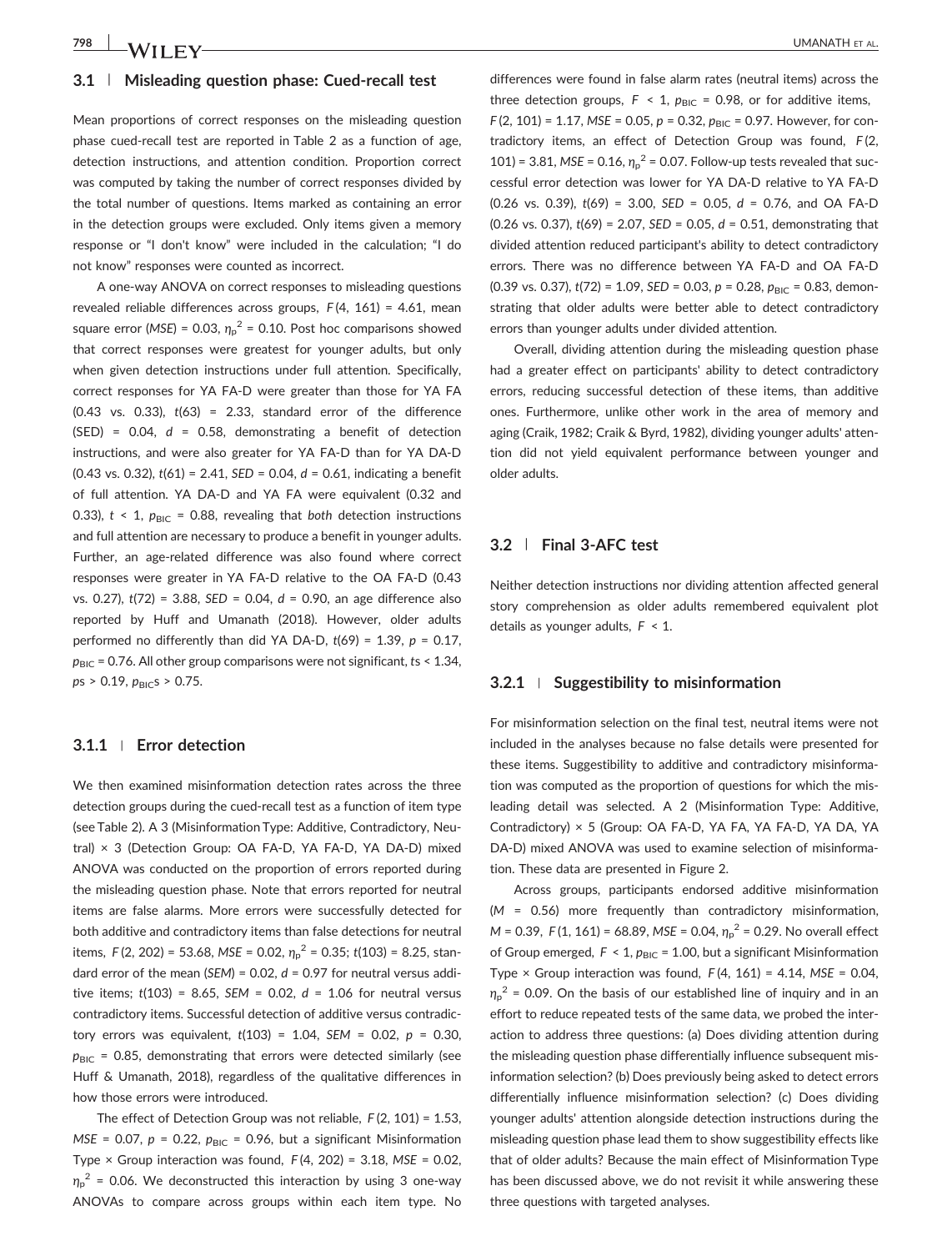

FIGURE 2 Proportions of additive and contradictory misinformation falsely endorsed during the final testing phase (mean  $\pm$  SE). FA, full attention; DA, divided attention; OA, older adult; YA, younger adult

First, to examine whether dividing attention influenced subsequent misinformation selection, a 2 (Misinformation Type: Additive, Contradictory) × 2 (Attention: Full, Divided) mixed ANOVA was conducted on only younger adult participants' misinformation selections. A significant interaction was found,  $F(1, 123) = 6.60$ , MSE = 0.03,  ${\eta_{\rm p}}^2$  = 0.05, which showed that dividing attention had no impact on endorsement of contradictory misinformation (0.39 vs. 0.42,  $t < 1$ ,  $p_{BIC}$  = 0.88), but it significantly reduced younger adults' selection of additive details,  $0.59$  versus  $0.50$ ,  $t(123) = 2.49$ ,  $SED = 0.03$ ,  $d = 0.44$ . That is, dividing attention reduced participants' suggestibility to additive, but not contradictory, misinformation.

Second, to examine whether detection instructions differentially influenced misinformation selection, a 2 (Misinformation Type: Additive, Contradictory) × 2 (Error‐Detection Instruction: Control, Detect) mixed ANOVA was conducted on only younger adult participants' misinformation selection. No additional effects were found: No effect of Detection Instructions,  $F \leq 1$ ; the interaction failed to reach significance,  $F(1, 123) = 2.32$ ,  $MSE = 0.03$ ,  $p = 0.13$ . However, to directly evaluate the present results relative to patterns found in Huff and Umanath (2018), we probed suggestibility in full‐attention participants as a function of detection instructions. Replicating prior findings, we found no difference in the proportions of additive misinformation endorsed for Detect and Control participants (0.59 vs. 0.59). However, a marginally significant effect was found for a reduction in contradictory details following detection than control instructions (0.35 vs. 0.43),  $t(63) = 1.82$ ,  $SED = 0.05$ ,  $d = 0.34$ ,  $p = 0.07$ ,  $p_{BIC} = 0.84$ , a numerical effect consistent with the notion that contradictory items are easier to detect and thereby reject on the final test.

Third, regarding whether dividing younger adults' attention in the detection group led them to perform similar to older adults, a 2 (Misinformation Type: Additive, Contradictory) × 3 (Detection Group: OA FA‐D, YA FA‐D, YA DA‐D) mixed ANOVA was conducted on misinformation selection. There was no main effect of Detection Group,  $F \leq 1$ ,  $p_{BIC}$  = 0.99. However, a significant interaction emerged,  $F(2, 1)$ 101) = 3.98, MSE = 0.04,  $\eta_p^2$  = 0.07. Neither of the follow-up oneway ANOVAs conducted for additive and contradictory misinformation reached significance, for additive,  $F(2, 101) = 1.11$ ,  $p = 0.33$ ,  $p_{BIC}$  = 0.97; for contradictory,  $F(2, 101) = 2.34$ ,  $p = 0.10$ ,  $p_{BIC} = 0.91$ .

Instead, YA DA‐D endorsed less additive and more contradictory misinformation than either the OA, for additive, 0.53 versus 0.60,  $t(69) = 1.34$ ,  $p = 0.13$ ,  $p_{BIC} = 0.74$ ; for contradictory, 0.42 versus 0.31,  $t(69) = 1.98$ ,  $SED = 0.06$ ,  $d = 0.48$ ,  $p = 0.05$ , or YA Full Attention Detection groups, for additive, 0.53 versus 0.59,  $t(61) = 1.23$ ,  $p = 0.22$ ,  $p_{\text{BIC}}$  = 0.78; for contradictory, 0.42 versus 0.35,  $t(61)$  = 1.58,  $p$  = 0.12,  $p_{\text{BIC}}$  = 0.74. Though these effects were mostly unreliable on their own, the pattern produced a significant interaction between Detection Group and Misinformation Type. In addition, no differences occurred in misinformation selection between OA FA‐D and YA FA‐D, ts < 1,  $p_{BIC}$ s > 0.85. Thus, older adults' performed similar to younger adults with full attention rather than younger adults under divided attention. Note that when prior work was replicated, older adults (FA‐D) showed reduced suggestibility for contradictory items ( $M = 0.31$ ) than did YA FA,  $M = 0.43$ ,  $t(71) = 2.20$ ,  $SED = 0.05$ ,  $d = 0.52$ .

Therefore, in summary of our research questions above, (a) dividing attention reduced younger adults' suggestibility to additive misinformation, but not contradictory; (b) detection instructions did not seem to have a strong influence on younger adults' suggestibility; and (c) dividing younger adults' attention did not lead them to have the same pattern of suggestibility as that of older adults.

# Conditionalized analyses regarding initial detection

Thus far, explicit detection instructions seem to be ineffective at reducing, or in any way affecting, suggestibility rates for either type of misinformation. This pattern diverges from Huff and Umanath (2018), in which the strong-detection instructions used here reduced younger adults' susceptibility to contradictory, but not additive, misinformation. Given the additional factor impacting attentional resources, the influence of the detection task here may be contingent on whether participants successfully detected a given error versus missed it rather than simply being asked to look for errors. Because the detection groups noted items that they believed contained errors during the misleading question phase, we can conditionalize subsequent suggestibility to misinformation on the final test on initial successful (vs. unsuccessful) error detection. A 2 (Error Detection: Success vs. Failure) × 2 (Misinformation Type: Additive, Contradictory) × 3 (Detection Group: OA FA‐D, YA FA‐D, YA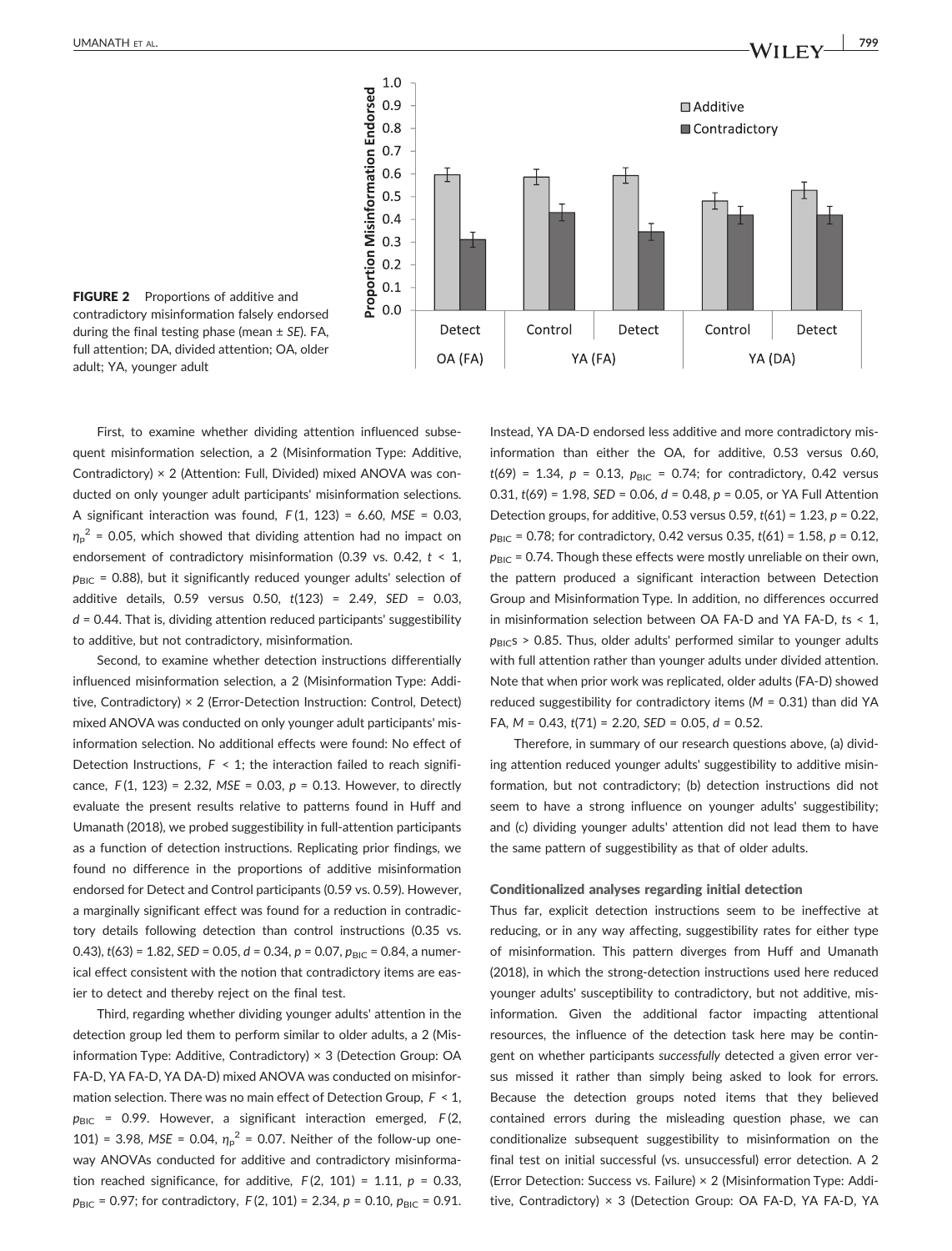

FIGURE 3 Effect of earlier correct detection on later suggestibility to additive and contradictory misinformation in older and younger adults. Proportions of errors detected during the final testing phase as a function of previous error detection (mean ± SE). MI, misinformation; OA, older adult; YA, younger adult

DA‐D) mixed ANOVA was conducted on misinformation selection. Error Detection, success or failure, is a within‐subjects factor such that a given participant had both items for which they successfully detected an error during the misleading question phase (additive or contradictory) and items for which they failed to notice an error. These data are plotted in Figure 3. Note that we focus our discussion on effects involving the Error Detection factor because the other effects have already been discussed as part of other analyses above. Participants, across misinformation types and detection groups, selected less misinformation following successful detection during the misleading question phase ( $M = 0.42$ ) than when they failed to do so,  $M = 0.48$ ,  $F(1, 90) = 6.32$ ,  $MSE = 0.05$ ,  $\eta_p^2 = 0.07$ . This main effect was qualified by a significant three‐way interaction, F (2, 90) = 3.82, MSE = 0.06,  $\eta_{\text{p}}^2$  = 0.08.

To follow up on this three‐way interaction, separate 2 (Error Detection  $\times$  3 (Detection Group) mixed ANOVAs were conducted for additive and contradictory misinformation. For additive misinformation, all effects failed to reach conventional levels of significance,  $ps > 0.08$ ,  $p_{BIC}s > 0.71$ , indicating that misinformation selection remained the same regardless of age, attention, or successful detection. However, for contradictory misinformation, there was a main effect of Error Detection such that all participants showed reduced subsequent suggestibility when they successfully detected a contradictory error during the misleading question phase ( $M = 0.31$ ) versus missed such an error, M = 0.38, F (1, 93) = 4.50, MSE = 0.06,  $\eta_p^2$  = 0.05. That is, successful error detection of contradictory misinformation during the misleading question phase reduced suggestibility to those items on the final test. The effect of Detection Group and the interaction failed to reach significance,  $ps > 0.26$ ,  $p_{BIC}s > 0.85$ .

# 3.2.2 <sup>|</sup> Correct responses

Correct responses on the final 3‐AFC test as a function of group and item type are reported in Table 3. Regarding correct answers, different responses to neutral, additive, and contradictory details constituted correct selections. For neutral and additive items, the correct response was selection of the "I don't know/Neither" option because no other option appeared in the original story. In contrast, for contradictory items, the correct response was to select the detail from the original story. A 3 (Item Type) × 5 (Group) mixed ANOVA was used to examine correct responses. Participants showed lower correct selection for additive misleading details ( $M = 0.26$ ) than either neutral,  $M = 0.46$ ,  $t(165)$  = 22.38, SEM = 0.02,  $d$  = 0.77, or contradictory details,  $M = 0.44$ ,  $t(165) = 7.44$ ,  $SEM = 0.03$ ,  $d = 0.85$ , with no difference between the latter two item types,  $t < 1$ ,  $F(2, 322) = 42.57$ , MSE = 0.05,  $\eta_{\text{p}}^2$  = 0.21. A significant main effect of Group, F(4, 161) = 3.45,  $MSE = 0.10, \eta_p^2 = 0.08$ , also emerged.

These main effects were qualified by a significant Item Type  $\times$  Group interaction,  $F(8, 322) = 2.43$ , MSE = 0.05,  $\eta_p^2 = 0.06$ . We deconstructed this interaction by comparing Groups within each item type. For neutral items, correct responses were lowest in the YA DA‐D group, Ms range from 0.46 to 0.53, ts > 2.19, ps < 0.03;  $F(4, 161) = 2.96$ , MSE = 0.09,  $\eta_p^2 = 0.07$ . For additive details, there were no differences across condition for correct selection,  $F \leq 1$ ,  $p_{\text{BIC}}$  = 1.00, indicating that neither detection instructions nor dividing attention affects participants' poor correct selection regarding additive items. For contradictory items, an interesting pattern emerged, F (4, 161) = 4.86, MSE = 0.05,  $\eta_p^2$  = 0.11. For the YA Full Attention groups, the detection instructions improved correct responding, Ms = 0.49 vs.

TABLE 3 Mean (SD) proportions of correct responses during the cued-recall three-alternative-forced-choice (3-AFC) test

|                             | <b>OA full attention</b> | YA full attention |               | YA divided attention |               |
|-----------------------------|--------------------------|-------------------|---------------|----------------------|---------------|
| <b>Final Test Item Type</b> | <b>Detect</b>            | Control           | <b>Detect</b> | Control              | <b>Detect</b> |
| Comprehension               | 0.89(0.09)               | 0.92(0.09)        | 0.92(0.12)    | 0.89(0.14)           | 0.90(0.11)    |
| <b>Neutral</b>              | 0.53(0.33)               | 0.46(0.30)        | 0.51(0.34)    | 0.51(0.27)           | 0.30(0.28)    |
| Additive                    | 0.25(0.22)               | 0.23(0.18)        | 0.25(0.21)    | 0.32(0.21)           | 0.24(0.27)    |
| Contradictory               | 0.56(0.26)               | 0.37(0.23)        | 0.49(0.20)    | 0.42(0.24)           | 0.37(0.21)    |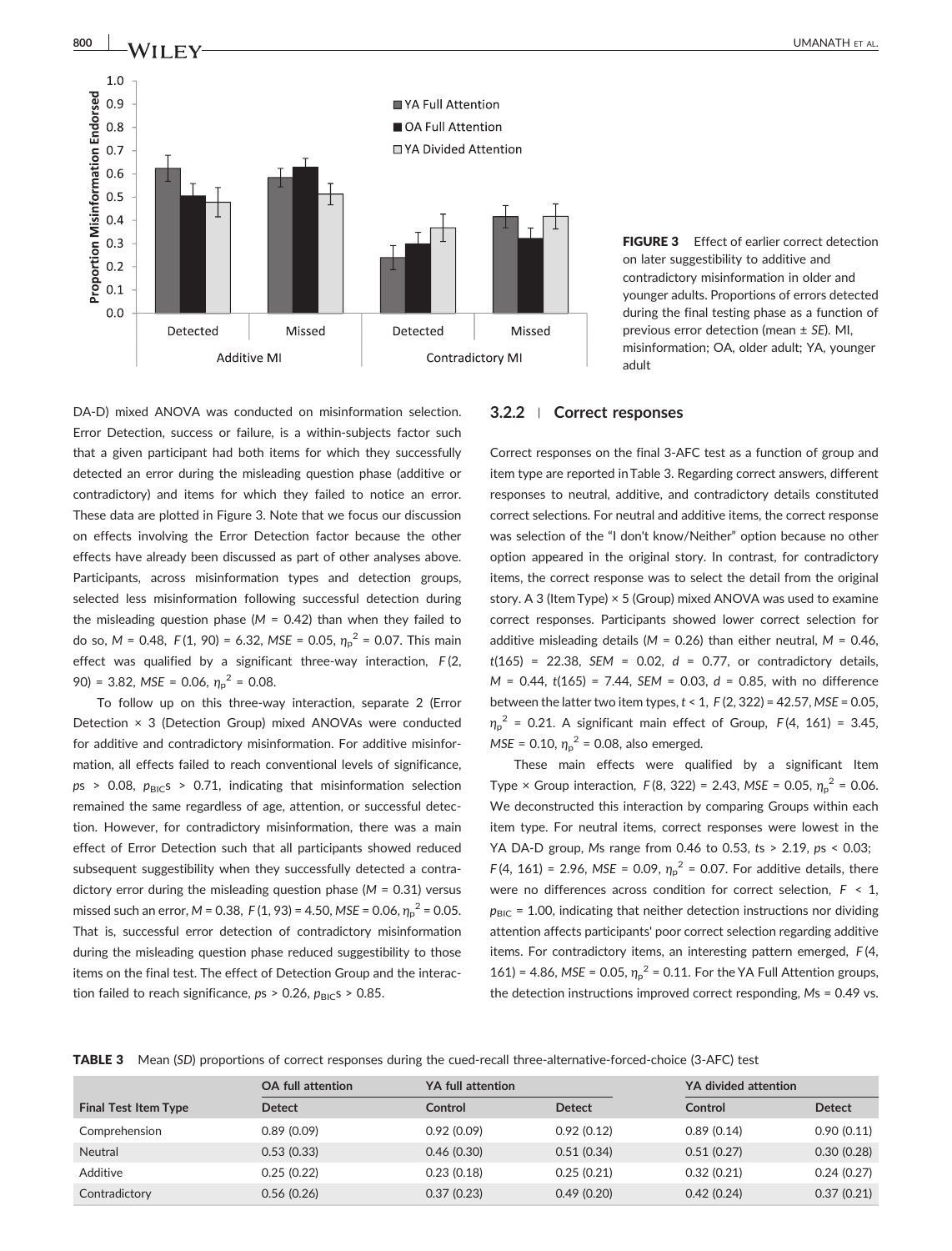0.36,  $t(63) = 2.41$ ,  $SED = 0.05$ ,  $d = 0.60$ , whereas for YA Divided Attention groups, there was no difference  $(t < 1, p_{\text{BIC}} = 0.89)$ . That is, FA-D improved correct selection, but when divided attention and detection instructions were combined ( $M = 0.37$ ), performance was reduced to the level of the control conditions.

Interestingly, older adults showed the best correct performance of all groups ( $M = 0.56$ ), significantly above both YA FA,  $M = 0.36$ ,  $t(71) = 3.45$ , SED = 0.06,  $d = 0.82$ , and YA DA-D,  $M = 0.37$ ,  $t(69) = 3.34$ , SED = 0.06,  $d = 0.81$ , but no different than YA FA-D,  $M = 0.49$ ,  $t(72) = 1.28$ ,  $SED = 0.05$ ,  $p = 0.21$ ,  $p<sub>BIC</sub> = 0.87$ .

Within each group examining the pattern between item types, all full-attention groups showed the same pattern as well as YA DA group: Participants performed worse for additive items compared with neutral and contradictory items, for which they performed similarly. However, for YA DA‐D, these differences in correct responding across the item types disappeared,  $F(2, 58) = 2.49$ , MSE = 0.05,  $\eta_p^2 = 0.09$ ,  $p = 0.09$ ,  $p_{BIC} = 0.70$ , with performance dropping to the level of additive items on neutral and contradictory items compared with other conditions as discussed above.

# 4 | DISCUSSION

The present findings replicated prior work (i.e., Huff & Umanath, 2018; Moore & Lampinen, 2016) but also extended our understanding of suggestibility to additive and contradictory misinformation in several ways. First, we discuss the findings that are specifically consistent with Huff and Umanath (2018). Error detection during the misleading question phase was equivalent for older and younger adults as well as for additive and contradictory misinformation. That is, there was no age difference in the ability to notice errors, and the two types of errors were detected at equivalent rates. With heavily emphasized detection instructions including direct examples of the misinformation types, younger adults were able to match older adults' low suggestibility to contradictory misinformation just as Huff and Umanath previously demonstrated. Note that both the older adult and younger adult with full‐attention groups also showed reduced suggestibility to contradictory misinformation relative to younger adults in the control group, indicating that detection instructions reduced suggestibility for this type of misinformation. These three groups were therefore more susceptible to additive misinformation than to contradictory misinformation.

The added contributions of the present study involve furthering our understanding of the mechanisms underlying suggestibility to additive and contradictory types of misinformation at exposure (during the misleading question phase) and retrieval (during the final test). Specifically, we were able to examine encoding of misinformation through our manipulations of detection instructions and, more importantly, through allocation of attentional resources during the misleading question phase. The influence of these factors on subsequent retrieval (or lack thereof) was observed via misinformation selection on the final test of the original story.

Surprisingly, taxing attentional resources during the misleading question phase did not affect detection of additive errors (vs. younger adults under full attention or older adults), nor did it influence false alarms to neutral items. Younger adults in the divided attention with

detection condition were the most taxed in terms of cognitive resources, having been asked to look for erroneous details while answering questions and completing a digit‐monitoring task. If the division of attention generally affected younger adults' criteria to report any given item as containing error, error reporting of all item types should have been affected. $1$  Instead, only detection of contradictory errors was impacted, suggesting a qualitative difference in how these misleading details are processed.

The present data indicate that when attentional resources are scarce, retrieving the original story detail to compare it to the current detail is effortful and thereby beyond the cognitive load that participants are able to take on (Simons & Ambinder, 2005). It is also possible that the participants did encode both the original and changed details, but with reduced attention, failed to directly compare the two and discover the discrepancy (Simons, 2000). These possibilities are consistent with the vast literature on change blindness and change detection (see Simons, 2000, for a review). Because of its relations to attention and memory, we draw on this literature below to help interpret the present findings because little direct work in memory and misinformation has been conducted. Similarly, recollection is more effortful than familiarity‐based processes (Yonelinas, 2002), and because recollection rejection is employed more for contradictory than for additive details (Moore & Lampinen, 2016), processing contradictory misinformation would then require more resources than additive misinformation.

Why then were additive details still detected similarly under full and divided attention? Perhaps, in contrast to our initial hypotheses, it is for these items that no effortful comparison is needed; one simply has to notice that there is something new. Thus, rather than noting a discrepancy, which may be difficult as it requires a comparison with a specific event from the past (i.e., change blindness, see Simons & Rensink, 2005, for a review), participants merely need to detect novelty. Novelty may therefore be a more fluent cue than exposure to contradictory information. Without any prior knowledge to rely on to bolster detection of a change or error, a different fictional detail may not be particularly salient (e.g., Zambari vs. Bumbaru) especially when attention is divided. Our results suggest that although detection of additive and contradictory details may be equivalent under some circumstances such as with full attention, the underlying processes leading to that equivalent error detection seem to be different—one involving discrepancy detection or recollection rejection (contradictory misinformation) requires sufficient attentional resources and another involving novelty detection (additive misinformation) that seems to be less affected by cognitive load.

Turning to the final recognition test, a different pattern was found. Despite divided attention reducing younger adults' detection of contradictory details and having no influence on the initial

<sup>&</sup>lt;sup>1</sup>Interestingly, when younger adults were tasked with detecting errors under full attention, this combination led to the greatest number of correct responses to misleading questions. Though all groups should encode the original story similarly because encoding was self-paced and evidenced by equivalent story comprehension, this pattern suggests that the detection task did not distract participants from thinking back to the original story and actually enhanced their ability to recall correct information. That is, the error-detection task did not act as another division of attentional resources.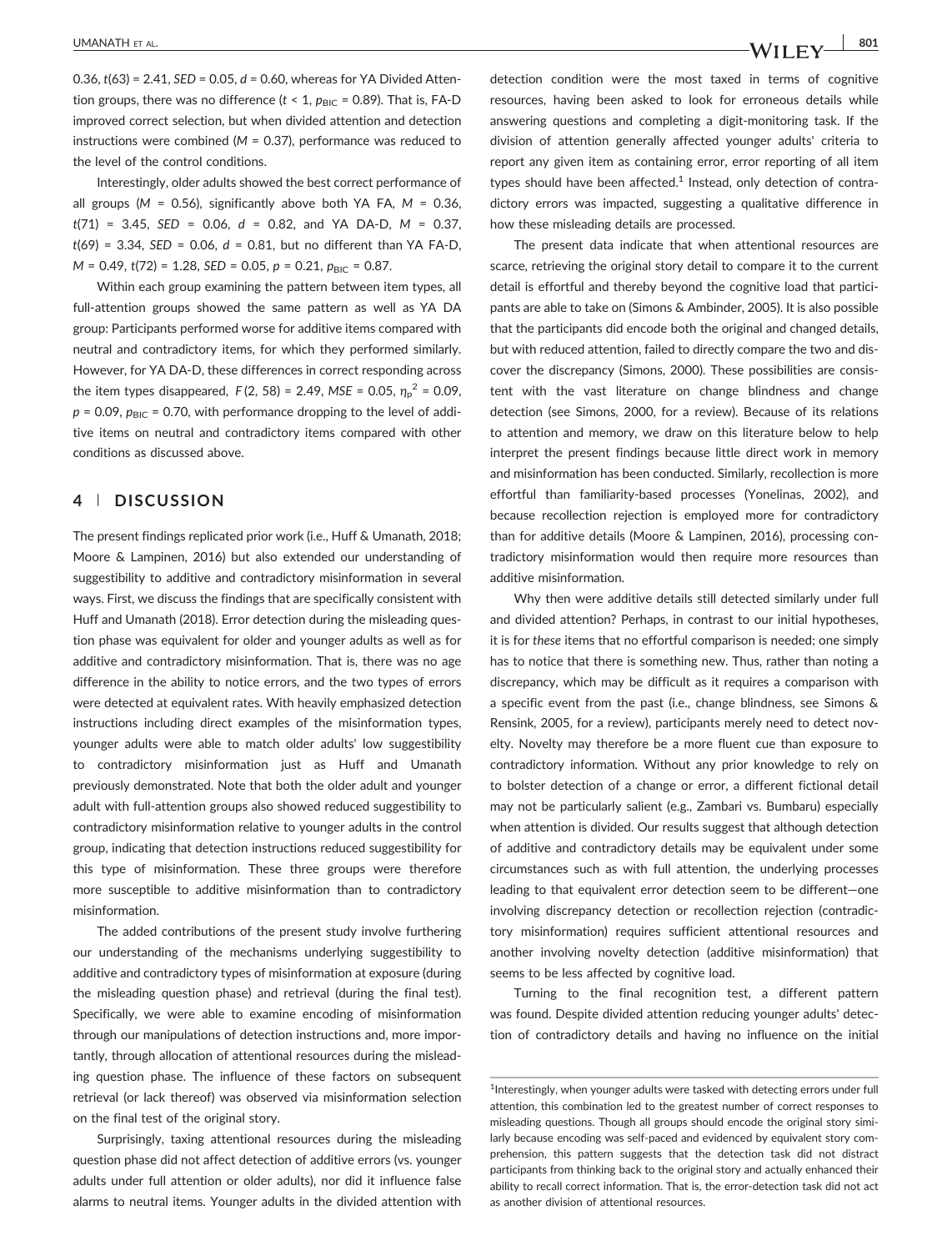detection of additive details, the opposite was true for the later endorsement of misinformation. Dividing attention during exposure to misinformation had little impact on later suggestibility to contradictory misinformation and reduced suggestibility to additive misinformation. This pattern held for participants who were and were not tasked with detecting errors during the misleading question phase.

As discussed above, during the misleading question phase, dividing attention did not affect detection of additive misinformation; younger adults' detection was equivalent to when they were fully attending to the task of answering questions about the original story. Why then would this pattern not carry over to the final recognition test? With full attention, as Huff and Umanath (2018) pointed out, for additive misinformation, the details become familiar by the final test and come to mind more fluently than the lack of an original detail but, importantly, do not have another detail available to make a comparison. For example, it has been shown that when misinformation that contradicted well‐known facts was highlighted in red font to increase its distinctiveness, participants actually reproduced those errors more than if the misinformation had not been highlighted (Eslick, Fazio, & Marsh, 2011). The distinctiveness essentially backfired, making the errors more memorable at retrieval but without the tag of being misinformation, suggesting a source monitoring failure. In fact, information for source details has been shown to require more attentional resources to encode and retrieve than item information (Troyer, Winocur, Craik, & Moscovitch, 1999). Hence, participants show a high suggestibility rate. Such issues as well as retrieval interference and retrieval blocking may only be exacerbated by the recognition test used here compared with a recall‐based assessment; despite a three‐alternative‐forced‐choice format, the negative consequences of multiple‐choice testing may be at play here (Roediger & Marsh, 2005). In contrast, when attention is divided at exposure to these details, the fleeting novelty signal that allows for maintenance of detection of additive details seems to do little for encoding the details, and actual storage of the errors is disrupted, leading to a reduction in endorsement of these details later.

Turning to contradictory misinformation, because dividing attention during the misleading question phase led to a reduction in error detection, one could imagine several potential outcomes. One possibility is that reduced error detection indicates impoverished encoding, which, in turn, reduces suggestibility. However, work in the change detection literature suggests that this is unlikely. Hollingworth and Henderson (2002) found that participants can recognize details in previously seen natural scenes despite failing to note a major change to the scenes (see also, Mitroff, Simons, & Levin, 2004; Simons & Ambinder, 2005). Another possibility is that reduced detection could indicate a lack of "tagging" of these details as errors that would then lead to increased suggestibility. Instead, our data revealed that contradictory misinformation rates were no different for those who were exposed under divided versus full attention. Exposure to the contradictory detail during the misleading question phase seems to have been enough to provide a secondary cue to recognize the original story detail on the final test. For instance, in a change detection paradigm, participants were able to recognize both an original stimulus and a changed stimulus at above chance levels despite failing to detect the change itself (Mitroff et al., 2004). Finally, the lack of an effect of attentional resources might also have been due to the mere presence of the original story detail at test. That is, when the original story item is presented, participants can choose this option on the basis of remembering exclusively the original story, regardless of memory for anything presented (or not) during the misleading question phase.

The present data corroborated the previous finding that the error‐ detection task reduced later endorsement of contradictory errors (see also, Tousignant, Hall, & Loftus, 1986), but not additive ones, as the detection task marginally reduced suggestibility to contradictory but not additive misinformation. A stronger indication of the impact of explicit error detection was seen in examining of detection success versus failure. For additive items, suggestibility remained high regardless of whether or not participants successfully detected the error across all three detection groups. However, consistent with other findings on discrepancy detection and subsequent memory (Putnam et al., 2014; Umanath & Marsh, 2012), successful detection of contradictory items did reduce subsequent suggestibility to errors compared with when an error was not noticed. These findings further support the notion that detection of additive misinformation at encoding does not seem to affect suggestibility to this type of misinformation, whereas for contradictory misinformation, initial detection of the errors at exposure reduces subsequent susceptibility.

A secondary question examined in this work addressed whether dividing younger adults' attention would result in performance similar to that of older adults under full attention. Under a variety of circumstances involving item and associative memory (Castel & Craik, 2003) and recognition memory (Jennings & Jacoby, 1993), dividing younger adults' attention, thereby depleting their cognitive resources, can lead to performance reminiscent to that of older adults. Indeed, reduced attentional resources in conjunction with the error‐detection task resulted in their correct responding during the misleading question phase dropping to the level of older adults. Older adults, replicating Huff and Umanath (2018), showed less correct responding than did younger adults in the full attention with detection condition but were no different than younger adults in the divided attention with detection condition.

However, the similarity between younger adults with taxed attentional resources and older adults ended there. Older adults were equivalent to younger adults in the full attention with detection condition in detecting errors, outperforming younger adults in the divided attention with detection condition. Coupled with equivalent performance on story comprehension questions on the final test, this pattern is unlikely to have been due to generally poorer encoding by older adults. Instead, under circumstances of few attentional resources, older adults may have simply allocated their cognitive resources differently. By "differently," we mean towards the error-detection task rather than answering the questions during the misleading question phase. Although older adults can show impairments in metamemory (Dodson, Bawa, & Krueger, 2007; Toth, Daniels, & Solinger, 2011), under some circumstances, older adults accurately judge their forgetting, adjusting their estimates of their performance accordingly (Halamish, McGillivray, & Castel, 2011), and they are capable of allocating additional study time to high‐value information, matching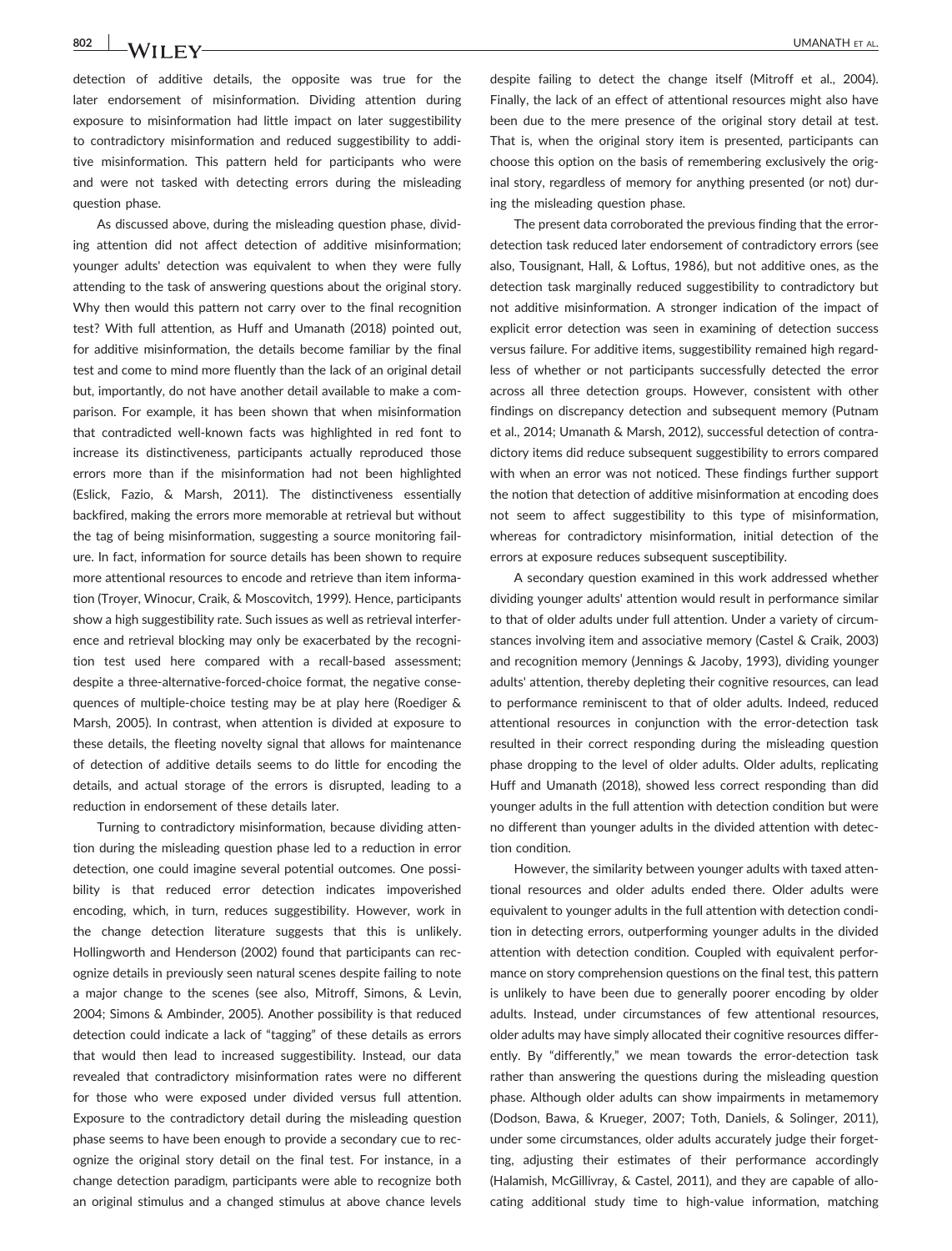younger adults on memory for those items (Castel, Murayama, Friedman, McGillivray, & Link, 2013).

Regarding subsequent suggestibility, older adults showed similar patterns of suggestibility to younger adults under full attention with detection, replicating Huff and Umanath (2018), rather than those under divided attention. Older adults similarly showed reduced suggestibility to contradictory misinformation than did the younger adults under full attention who were not asked to detect errors during the misleading question phase. Again, this indicates that heavily taxing younger adults' attentional resources during encoding of the misinformation did not lead to a similar performance as older adults. In fact, older adults had the best correct performance on the final test of all groups, driven by their accuracy on contradictory items. Thus, a reduction in attentional resources does not explain older adults' reduced suggestibility to contradictory misinformation. Instead, as mentioned above, it could be due to a differential approach during exposure to misinformation, either intentional or automatic, or something as simple as proactive interference, to which they are more susceptible (for reviews, see Jacoby, Hessels, & Bopp, 2001; Winocur, 1982).

Overall, the present data indicate that additive and contradictory misinformation are processed differently both at initial exposure and at retrieval. Low attentional resources reduce only detection of contradictory errors and not additive ones at exposure. This finding provides support that the detection process itself is fundamentally different for these two types of misinformation. Noting contradictory errors involves a discrepancy detection process wherein one must remember the original story detail and then compare the two just as seen in the change blindness literature (Simons & Rensink, 2005). In contrast, noticing additive errors may only involve attending to a novelty signal, something that may be easier to process initially.

The differing patterns of suggestibility to additive and contradictory misinformation support the idea that there are basic differences between these types of misinformation at retrieval as well. Greater endorsement rates for additive misinformation suggest that detection or rejection of these items at test is less likely than contradictory misinformation, producing a greater cost to memory accuracy (see also, Moore & Lampinen, 2016). When attention is divided during misinformation exposure, additive misinformation is reduced, demonstrating that limiting exposure to such details restricts their accessibility at retrieval. Thus, certain groups such as children, though not older adults, may be less susceptible to this type of misinformation due to attentional limitations; further work is needed here. For contradictory misinformation, however, restricting exposure through divided attention is insufficient. Instead, participants need to have attentional resources available, specifically directed towards detecting errors by having knowledge of how errors manifest. Older adults benefit from directed resources towards error detection just as younger adults do, demonstrating an improvement in memory accuracy in both age groups. These differences provide further evidence for the dissociation between these types of misinformation in terms of attention, detection, and aging. Future work should aim towards greater understanding of the dissociations noted here between additive and contradictory misinformation in order to reduce suggestibility and increase memory accuracy overall.

# ACKNOWLEDGEMENTS

We express our gratitude to Alexandra Carter, Lauren Clubb, and Grant Gilchrist for assistance with data collection and coding. Partial funding support was provided by the National Institute on Aging (T32 AG0000‐0‐39).

#### ORCID

Sharda Umanath <https://orcid.org/0000-0002-6699-4357>

#### REFERENCES

- Ayers, M. S., & Reder, L. M. (1998). A theoretical review of the misinformation effect: Predictions from an activation‐based memory model. Psychonomic Bulletin & Review, 5, 1–21. [https://doi.org/10.3758/](https://doi.org/10.3758/BF03209454) [BF03209454](https://doi.org/10.3758/BF03209454)
- Berger, S. A., Hall, L. K., & Bahrick, H. P. (1999). Stabilizing access to marginal and submarginal knowledge. Journal of Experimental Psychology: Applied, 5, 438–447.
- Castel, A. D., & Craik, F. I. (2003). The effects of aging and divided attention on memory for item and associative information. Psychology and Aging, 18, 873–885. [https://doi.org/10.1037/0882](https://doi.org/10.1037/0882-7974.18.4.873)‐7974.18.4.873
- Castel, A. D., Murayama, K., Friedman, M. C., McGillivray, S., & Link, I. (2013). Selecting valuable information to remember: Age-related differences and similarities in self‐regulated learning. Psychology and Aging, 28, 232–242.<https://doi.org/10.1037/a0030678>
- Craik, F. I. (1982). Selective changes in encoding as a function of reduced processing capacity. Cognitive Research in Psychology, 152–161.
- Craik, F. I., & Byrd, M. (1982). Aging and cognitive deficits. In Aging and cognitive processes (pp. 191–211). Boston, MA: Springer. [https://doi.](https://doi.org/10.1007/978-1-4684-4178-9_11) [org/10.1007/978](https://doi.org/10.1007/978-1-4684-4178-9_11)‐1‐4684‐4178‐9\_11
- Craik, F. I., Govoni, R., Naveh‐Benjamin, M., & Anderson, N. D. (1996). The effects of divided attention on encoding and retrieval processes in human memory. Journal of Experimental Psychology: General, 125, 159–180. [https://doi.org/10.1037/0096](https://doi.org/10.1037/0096-3445.125.2.159)‐3445.125.2.159
- Craik, F. I. M., & Anderson, N. D. (1999). Applying cognitive research to problems of aging. In D. Gopher, & A. Koriat (Eds.), Attention and performance. Attention and performance XVII: Cognitive regulation of performance: Interaction of theory and application (pp. 583–615). Cambridge, MA: The MIT Press.
- Dodson, C. S., Bawa, S., & Krueger, L. E. (2007). Aging, metamemory, and high-confidence errors: A misrecollection account. Psychology and Aging, 22, 122–133. [https://doi.org/10.1037/0882](https://doi.org/10.1037/0882-7974.22.1.122)‐7974.22.1.122
- Eakin, D. K., Schreiber, T. A., & Sergent‐Marshall, S. (2003). Misinformation effects in eyewitness memory: The presence and absence of memory impairment as a function of warning and misinformation accessibility. Journal of Experimental Psychology: Learning, Memory, and Cognition, 29, 813–825.
- Ecker, U. K., Lewandowsky, S., & Tang, D. T. (2010). Explicit warnings reduce but do not eliminate the continued influence of misinformation. Memory & Cognition, 38, 1087–1100. [https://doi.org/10.3758/](https://doi.org/10.3758/MC.38.8.1087) [MC.38.8.1087](https://doi.org/10.3758/MC.38.8.1087)
- Eslick, A. N., Fazio, L. K., & Marsh, E. J. (2011). Ironic effects of drawing attention to story errors. Memory, 19, 184–191. [https://doi.org/](https://doi.org/10.1080/09658211.2010.543908) [10.1080/09658211.2010.543908](https://doi.org/10.1080/09658211.2010.543908)
- Folstein, M. F., Folstein, S. E., & McHugh, P. R. (1975). Mini‐Mental State: A practical method for grading the cognitive state of patients for the clinician. Journal of Psychiatric Research, 12, 189–198. [https://doi.org/](https://doi.org/10.1016/0022-3956(75)90026-6) 10.1016/0022‐[3956\(75\)90026](https://doi.org/10.1016/0022-3956(75)90026-6)‐6
- Frost, P. (2000). The quality of false memory over time: Is memory for misinformation "remembered" or "known"? Psychonomic Bulletin & Review, 7, 531–536.<https://doi.org/10.3758/BF03214367>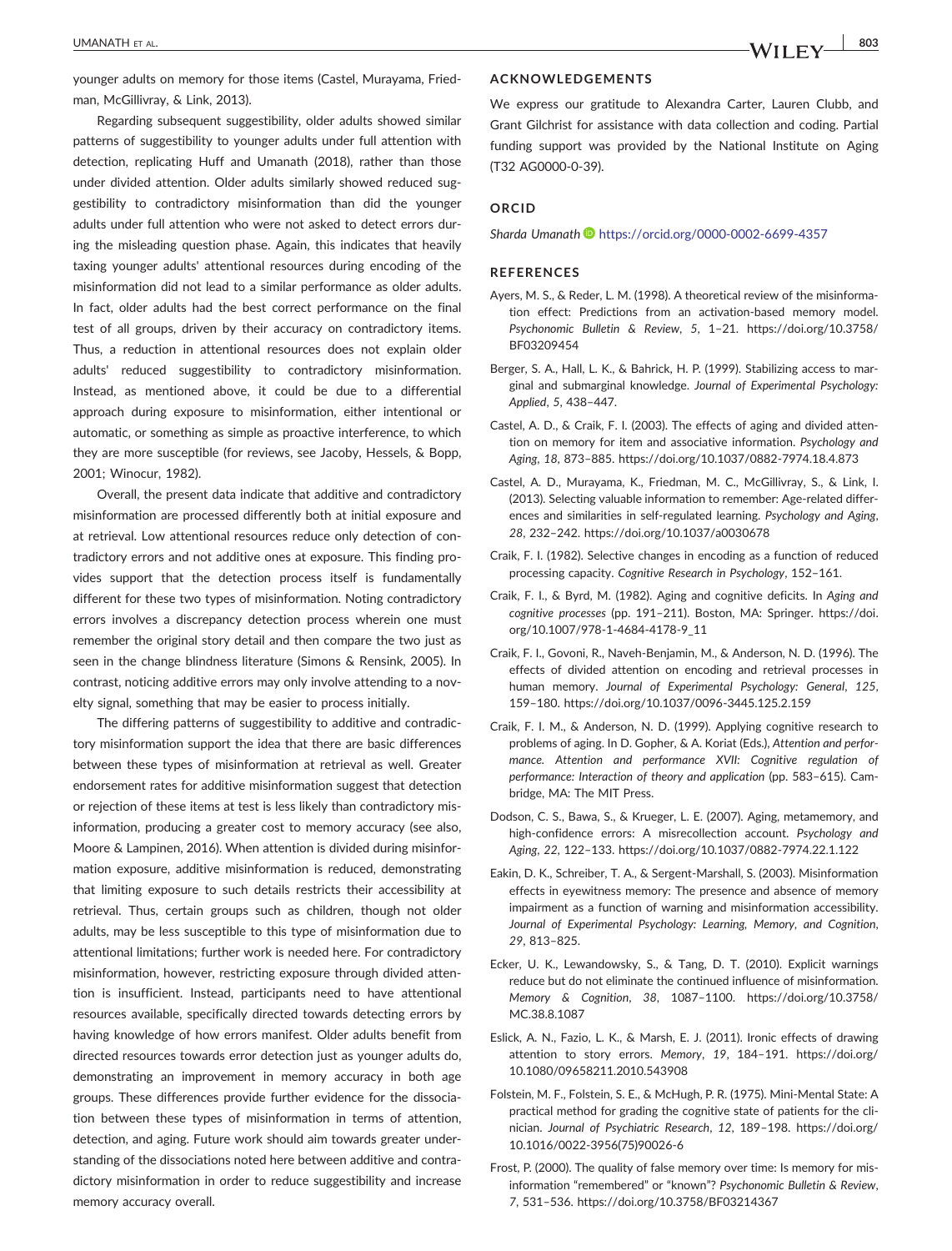# 804 NA/TT FX

- Frost, P., Ingraham, M., & Wilson, B. (2002). Why misinformation is more likely to be recognised over time: A source monitoring account. Memory, 10, 179–185.<https://doi.org/10.1080/09658210143000317>
- Halamish, V., McGillivray, S., & Castel, A. D. (2011). Monitoring one's own forgetting in younger and older adults. Psychology and Aging, 26, 631–635.<https://doi.org/10.1037/a0022852>
- Hollingworth, A., & Henderson, J. M. (2002). Accurate visual memory for previously attended objects in natural scenes. Journal of Experimental Psychology: Human Perception and Performance, 28, 113–136.
- Huff, M. J., & Umanath, S. (2018). Evaluating suggestibility to additive and contradictory misinformation following explicit error detection in younger and older adults. Journal of Experimental Psychology: Applied, 24, 180–195.<https://doi.org/10.1037/xap0000138>
- Jacoby, H. L., Hessels, S., & Bopp, K. (2001). Proactive and retroactive effects in memory performance: Dissociating recollection and accessibility bias. In H. L. Roediger, III, J. S. Nairne, I. Neath, & A. M. Surprenant (Eds.), The nature of remembering: Essays in honor of Robert G. Crowder (pp. 35–54). Washington, DC: American Psychological Association.
- Jennings, J. M., & Jacoby, L. L. (1993). Automatic versus intentional uses of memory: Aging, attention, and control. Psychology and Aging, 8, 283–293. [https://doi.org/10.1037/0882](https://doi.org/10.1037/0882-7974.8.2.283)‐7974.8.2.283
- Loftus, E. F. (1975). Leading questions and the eyewitness report. Cognitive Psychology, 7, 560–572. [https://doi.org/10.1016/0010](https://doi.org/10.1016/0010-0285(75)90023-7)‐0285(75) [90023](https://doi.org/10.1016/0010-0285(75)90023-7)‐7
- Loftus, E. F. (2005). Planting misinformation in the human mind: A 30‐year investigation of the malleability of memory. Learning & Memory, 12, 361–366.<https://doi.org/10.1101/lm.94705>
- Loftus, E. F., Miller, D. G., & Burns, H. J. (1978). Semantic integration of verbal information into a visual memory. Journal of Experimental Psychology: Human Learning and Memory, 4, 19–31.
- Luna, K., & Migueles, M. (2009). Acceptance and confidence of central and peripheral misinformation. The Spanish Journal of Psychology, 12, 405–413.<https://doi.org/10.1017/S1138741600001797>
- MacKay, D. G., Abrams, L., & Pedroza, M. J. (1999). Aging on the input versus output side: Theoretical implications of age‐linked asymmetries between detecting versus retrieving orthographic information. Psychology and Aging, 14, 3–17. [https://doi.org/10.1037/](https://doi.org/10.1037/0882-7974.14.1.3) 0882‐[7974.14.1.3](https://doi.org/10.1037/0882-7974.14.1.3)
- Marsh, E. J. (2004). Story stimuli for creating false beliefs about the world. Behavior Research Methods, Instruments, & Computers, 36, 650–655. <https://doi.org/10.3758/BF03206546>
- Masson, M. E. J. (2011). A tutorial on a practical Bayesian alternative to null‐hypothesis significance testing. Behavior Research Methods, 43, 679–690. [https://doi.org/10.3758/s13428](https://doi.org/10.3758/s13428-010-0049-5)‐010‐0049‐5
- Mitchell, K. J., Johnson, M. K., & Mather, M. (2003). Source monitoring and suggestibility to misinformation: Adult age-related differences. Applied Cognitive Psychology, 17, 107–119. [https://doi.org/10.1002/](https://doi.org/10.1002/acp.857) [acp.857](https://doi.org/10.1002/acp.857)
- Mitroff, S. R., Simons, D. J., & Levin, D. T. (2004). Nothing compares 2 views: Change blindness can occur despite preserved access to the changed information. Perception & Psychophysics, 66, 1268–1281. <https://doi.org/10.3758/BF03194997>
- Moore, K. N., & Lampinen, J. M. (2016). The use of recollection rejection in the misinformation paradigm. Applied Cognitive Psychology, 30, 992–1004.<https://doi.org/10.1002/acp.3291>
- Mueller‐Johnson, K., & Ceci, S. J. (2004). Memory and suggestibility in older adults: Live event participation and repeated interview. Applied Cognitive Psychology, 18, 1109–1127. [https://doi.org/10.1002/](https://doi.org/10.1002/acp.1078) [acp.1078](https://doi.org/10.1002/acp.1078)
- Nemeth, R. J., & Belli, R. F. (2006). The influence of schematic knowledge on contradictory versus additive misinformation: False memory for

typical and atypical items. Applied Cognitive Psychology, 20, 563–573. <https://doi.org/10.1002/acp.1207>

- Okado, Y., & Stark, C. E. (2005). Neural activity during encoding predicts false memories created by misinformation. Learning & Memory, 12, 3–11.<https://doi.org/10.1101/lm.87605>
- Putnam, A. L., Wahlheim, C. N., & Jacoby, L. L. (2014). Memory for flipflopping: Detection and recollection of political contradictions. Memory & Cognition, 42, 1198–1210. [https://doi.org/10.3758/s13421](https://doi.org/10.3758/s13421-014-0419-9)‐014‐ [0419](https://doi.org/10.3758/s13421-014-0419-9)‐9
- Roediger, H. L. III, & Marsh, E. J. (2005). The positive and negative consequences of multiple‐choice testing. Journal of Experimental Psychology: Learning, Memory, and Cognition, 31, 1155–1159.
- Roediger, H. L., Meade, M. L., & Bergman, E. T. (2001). Social contagion of memory. Psychonomic Bulletin & Review, 8, 365–371. [https://doi.org/](https://doi.org/10.3758/BF03196174) [10.3758/BF03196174](https://doi.org/10.3758/BF03196174)
- Saunders, J., & Jess, A. (2010). The effects of age on remembering and knowing misinformation. Memory, 18, 1–11. [https://doi.org/10.1080/](https://doi.org/10.1080/09658210903376268) [09658210903376268](https://doi.org/10.1080/09658210903376268)
- Schneider, W., Eschmann, A., & Zuccolotto, A. (2002). E-Prime v1. 1. Pittsburgh, PA: Psychology Software Tools Inc.
- Schwartz, B. L. (2002). Tip‐of‐the‐tongue states: Phenomenology, mechanism, and lexical retrieval. Mahwah, NJ: Erlbaum.
- Shipley, W. C. (1946). The Shipley‐Hartford vocabulary test. Shipley Institute of Living Scale.
- Simons, D. J. (2000). Current approaches to change blindness. Visual Cognition, 7, 1–15.<https://doi.org/10.1080/135062800394658>
- Simons, D. J., & Ambinder, M. S. (2005). Change blindness: Theory and consequences. Current Directions in Psychological Science, 14, 44–48. [https://doi.org/10.1111/j.0963](https://doi.org/10.1111/j.0963-7214.2005.00332.x)‐7214.2005.00332.x
- Simons, D. J., & Rensink, R. A. (2005). Change blindness: Past, present, and future. Trends in Cognitive Sciences, 9, 16–20. [https://doi.org/10.1016/](https://doi.org/10.1016/j.tics.2004.11.006) [j.tics.2004.11.006](https://doi.org/10.1016/j.tics.2004.11.006)
- Takarangi, M. K., Parker, S., & Garry, M. (2006). Modernising the misinformation effect: The development of a new stimulus set. Applied Cognitive Psychology, 20, 583–590.<https://doi.org/10.1002/acp.1209>
- Toth, J. P., Daniels, K. A., & Solinger, L. A. (2011). What you know can hurt you: Effects of age and prior knowledge on the accuracy of judgments of learning. Psychology and Aging, 26, 919–931. [https://doi.org/](https://doi.org/10.1037/a0023379) [10.1037/a0023379](https://doi.org/10.1037/a0023379)
- Tousignant, J. P., Hall, D., & Loftus, E. F. (1986). Discrepancy detection and vulnerability to misleading postevent information. Memory & Cognition, 14, 329–338.<https://doi.org/10.3758/BF03202511>
- Troyer, A. K., Winocur, G., Craik, F. I., & Moscovitch, M. (1999). Source memory and divided attention: Reciprocal costs to primary and secondary tasks. Neuropsychology, 13, 467–474. [https://doi.org/10.1037/](https://doi.org/10.1037/0894-4105.13.4.467) 0894‐[4105.13.4.467](https://doi.org/10.1037/0894-4105.13.4.467)
- Umanath, S., & Marsh, E. J. (2012). Aging and the memorial consequences of catching contradictions with prior knowledge. Psychology and Aging, 27, 1033–1038.<https://doi.org/10.1037/a0027242>
- Umanath, S., & Marsh, E. J. (2014). Understanding how prior knowledge influences memory in older adults. Perspectives on Psychological Science, 9, 408–426.<https://doi.org/10.1177/1745691614535933>
- Wagenmakers, E.‐J. (2007). A practical solution to the pervasive problems of p values. Psychonomic Bulletin & Review, 14, 779–804. [https://doi.](https://doi.org/10.3758/BF03194105) [org/10.3758/BF03194105](https://doi.org/10.3758/BF03194105)
- Wilford, M. M., Chan, J. C., & Tuhn, S. J. (2014). Retrieval enhances eyewitness suggestibility to misinformation in free and cued recall. Journal of Experimental Psychology: Applied, 20, 81–93. [https://doi.org/10.1037/](https://doi.org/10.1037/xap0000001) [xap0000001](https://doi.org/10.1037/xap0000001)
- Winocur, G. (1982). The amnesic syndrome: a deficit in cue utilization. In L. S. Cermak (Ed.), Human memory and amnesia (pp. 139–166). Hillsdale, NJ: Erlbaum.